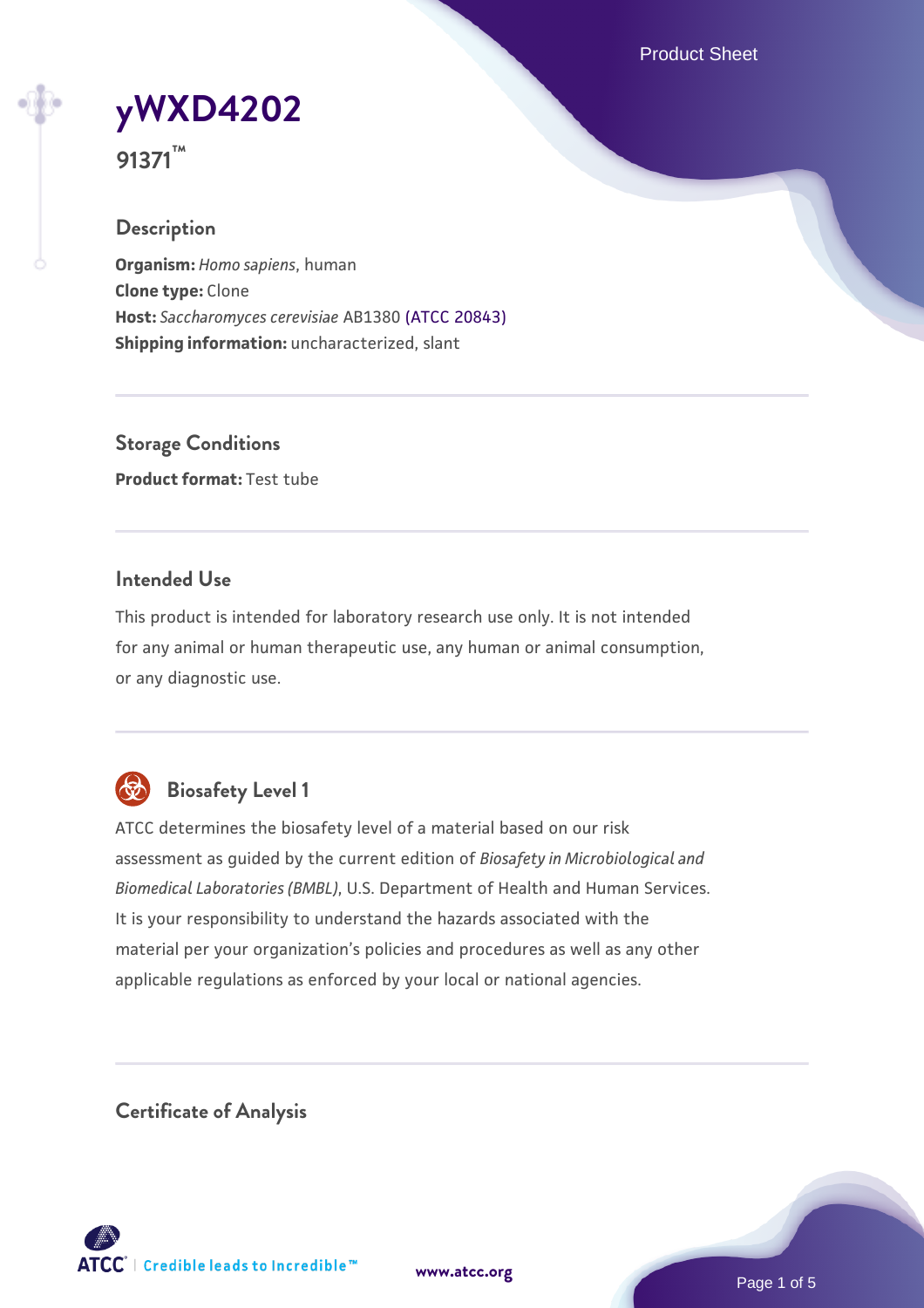## **[yWXD4202](https://www.atcc.org/products/91371)** Product Sheet **91371**

For batch-specific test results, refer to the applicable certificate of analysis that can be found at www.atcc.org.

## **Insert Information**

**Type of DNA:** genomic **Genome:** Homo sapiens **Chromosome:** X X pter-q27.3 **Gene name:** DNA Segment, single copy **Gene product:** DNA Segment, single copy [DXS2698] **Gene symbol:** DXS2698 **Contains complete coding sequence:** Unknown **Insert end:** EcoRI

## **Vector Information**

**Construct size (kb):** 180.0 **Intact vector size:** 11.454 **Vector name:** pYAC4 **Type of vector:** YAC **Host range:** *Saccharomyces cerevisiae*; *Escherichia coli* **Vector information:** other: telomere, 3548-4235 other: telomere, 6012-6699 Cross references: DNA Seq. Acc.: U01086 **Cloning sites:** EcoRI **Markers:** SUP4; HIS3; ampR; URA3; TRP1 **Replicon:** pMB1, 7186-7186; ARS1, 9632-10376

# **Growth Conditions**

**Medium:** 



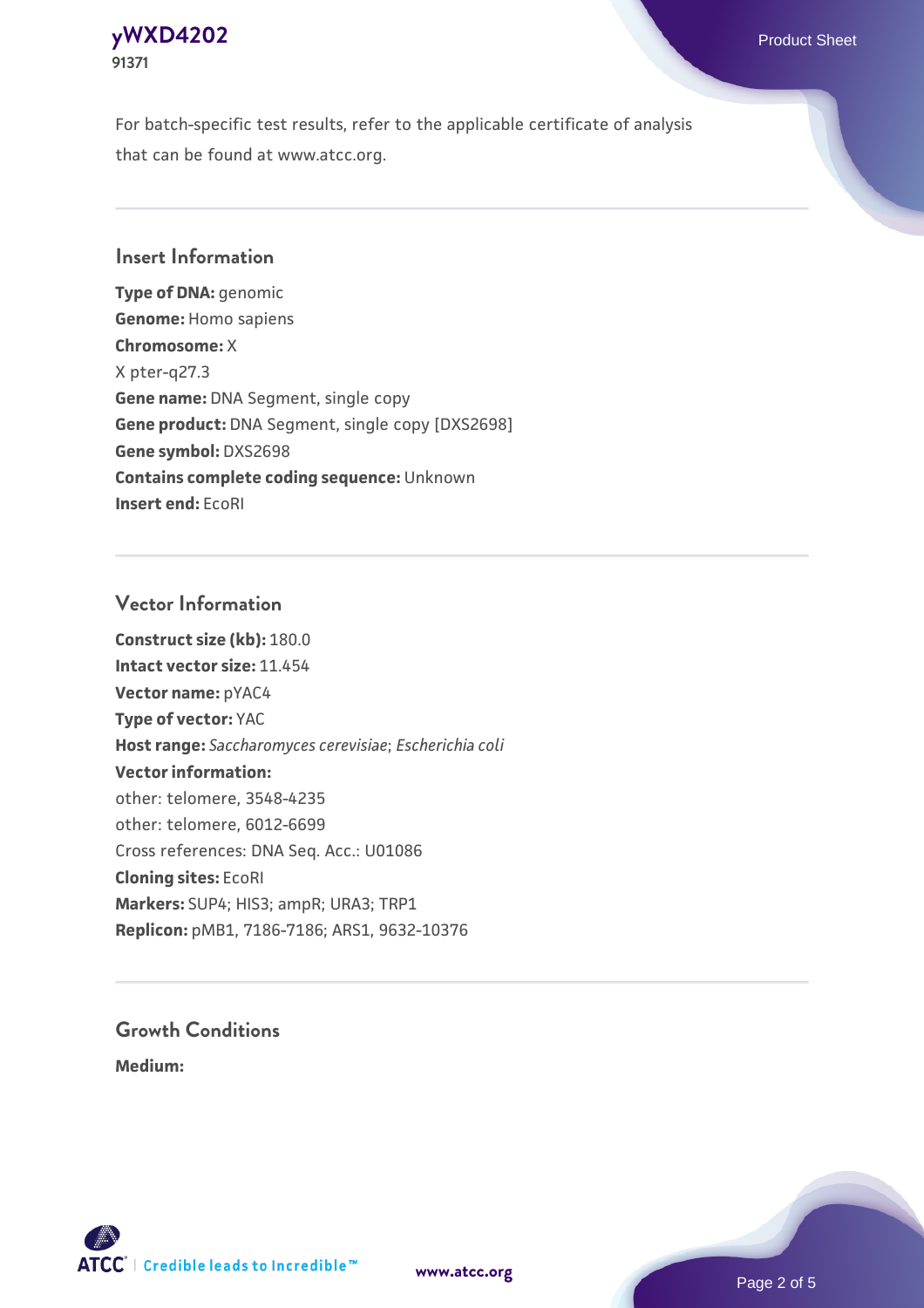### **[yWXD4202](https://www.atcc.org/products/91371)** Product Sheet **91371**

[ATCC Medium 1245: YEPD](https://www.atcc.org/-/media/product-assets/documents/microbial-media-formulations/1/2/4/5/atcc-medium-1245.pdf?rev=705ca55d1b6f490a808a965d5c072196) **Temperature:** 30°C

#### **Notes**

More information may be available from ATCC (http://www.atcc.org or 703- 365-2620).

# **Material Citation**

If use of this material results in a scientific publication, please cite the material in the following manner: yWXD4202 (ATCC 91371)

# **References**

References and other information relating to this material are available at www.atcc.org.

# **Warranty**

The product is provided 'AS IS' and the viability of ATCC® products is warranted for 30 days from the date of shipment, provided that the customer has stored and handled the product according to the information included on the product information sheet, website, and Certificate of Analysis. For living cultures, ATCC lists the media formulation and reagents that have been found to be effective for the product. While other unspecified media and reagents may also produce satisfactory results, a change in the ATCC and/or depositor-recommended protocols may affect the recovery, growth, and/or function of the product. If an alternative medium formulation or reagent is used, the ATCC warranty for viability is no longer



**[www.atcc.org](http://www.atcc.org)**

Page 3 of 5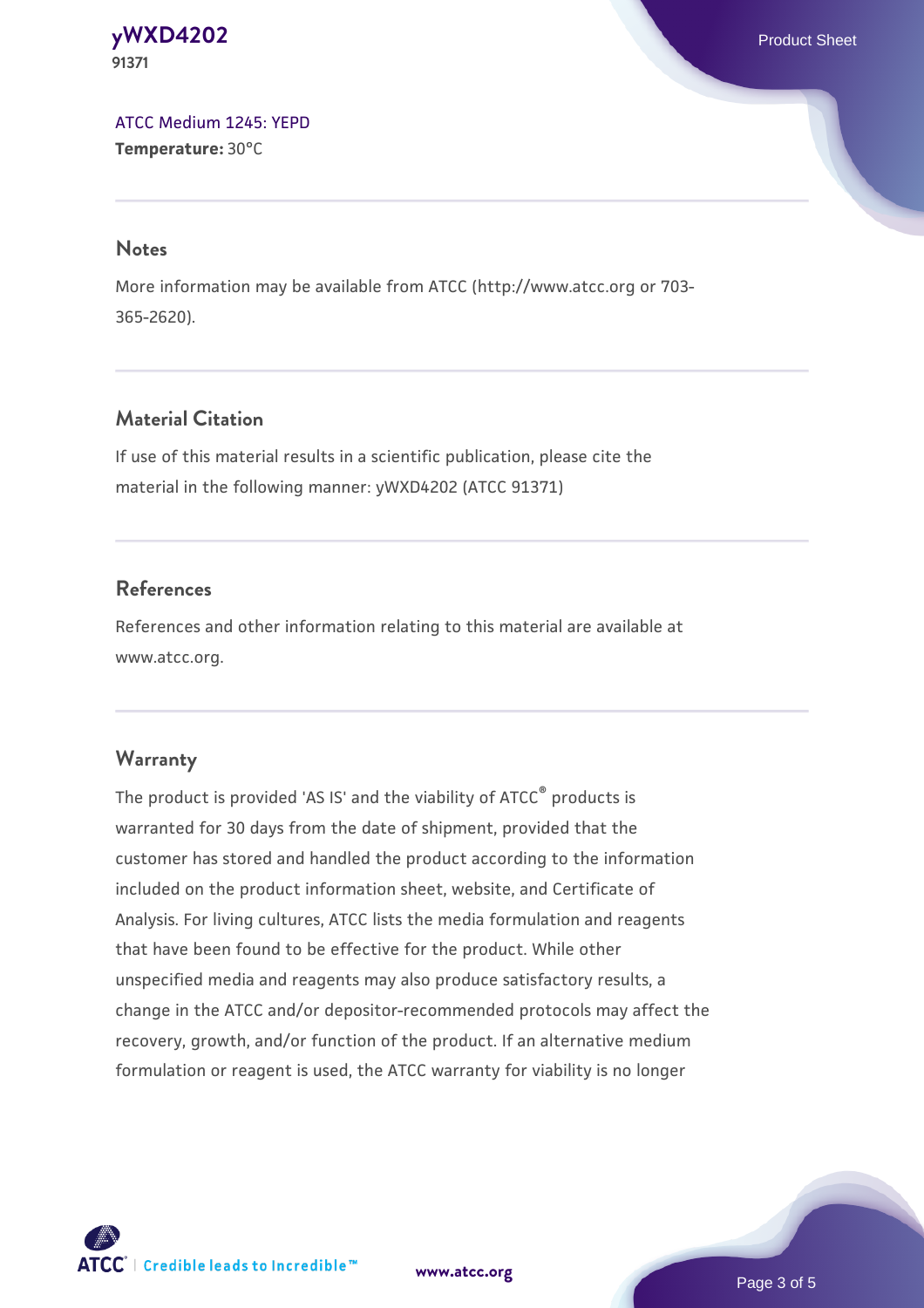**[yWXD4202](https://www.atcc.org/products/91371)** Product Sheet **91371**

valid. Except as expressly set forth herein, no other warranties of any kind are provided, express or implied, including, but not limited to, any implied warranties of merchantability, fitness for a particular purpose, manufacture according to cGMP standards, typicality, safety, accuracy, and/or noninfringement.

#### **Disclaimers**

This product is intended for laboratory research use only. It is not intended for any animal or human therapeutic use, any human or animal consumption, or any diagnostic use. Any proposed commercial use is prohibited without a license from ATCC.

While ATCC uses reasonable efforts to include accurate and up-to-date information on this product sheet, ATCC makes no warranties or representations as to its accuracy. Citations from scientific literature and patents are provided for informational purposes only. ATCC does not warrant that such information has been confirmed to be accurate or complete and the customer bears the sole responsibility of confirming the accuracy and completeness of any such information.

This product is sent on the condition that the customer is responsible for and assumes all risk and responsibility in connection with the receipt, handling, storage, disposal, and use of the ATCC product including without limitation taking all appropriate safety and handling precautions to minimize health or environmental risk. As a condition of receiving the material, the customer agrees that any activity undertaken with the ATCC product and any progeny or modifications will be conducted in compliance with all applicable laws, regulations, and guidelines. This product is provided 'AS IS' with no representations or warranties whatsoever except as expressly set forth herein and in no event shall ATCC, its parents, subsidiaries, directors, officers, agents, employees, assigns, successors, and affiliates be liable for indirect, special, incidental, or consequential damages of any kind in connection with or arising out of the customer's use of the product. While reasonable effort is made to ensure authenticity and reliability of materials on deposit, ATCC is not liable for damages arising from the misidentification or



**[www.atcc.org](http://www.atcc.org)**

Page 4 of 5